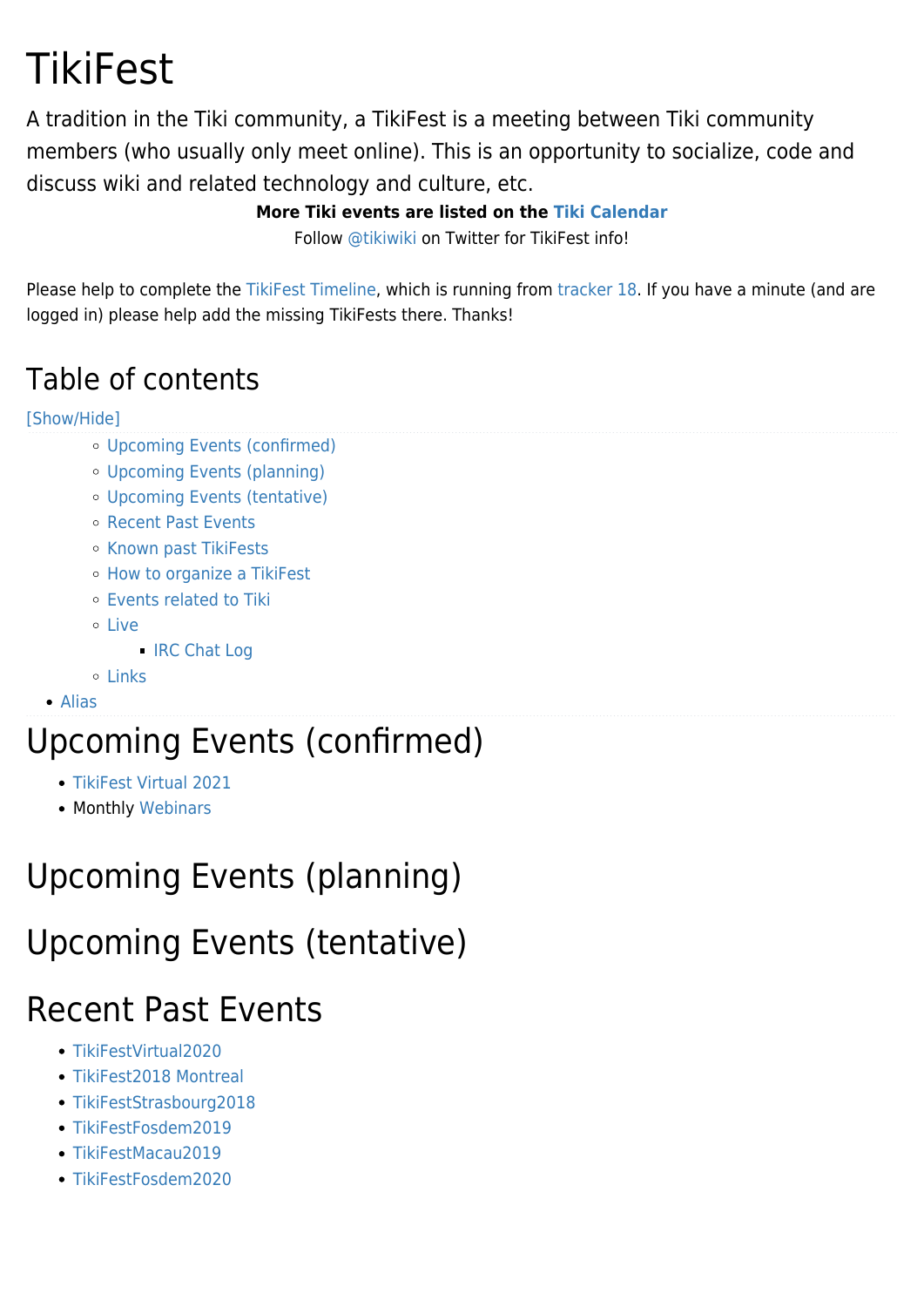Please also see: [Upcoming Events](http://dev.tiki.org/Upcoming%20Events) and [WikiMatrix calendar of events](http://www.wikimatrix.org/calendar.php)

If you want to organize a TikiFest, just make your plans and edit this page!

### Known past TikiFests

Source: [http://english.ntdtv.com/ntdtv\\_en/ns\\_europe/2009-08](http://english.ntdtv.com/ntdtv_en/ns_europe/2009-08-13/093675925612.html) [-13/093675925612.html](http://english.ntdtv.com/ntdtv_en/ns_europe/2009-08-13/093675925612.html) ([https://tv.tiki.org/tiki-kaltura\\_video.php?mediaId=1\\_](https://tv.tiki.org/tiki-kaltura_video.php?mediaId=1_xxlrdcbg) [xxlrdcbg\)](https://tv.tiki.org/tiki-kaltura_video.php?mediaId=1_xxlrdcbg)

source:<http://vimeo.com/79766138>

[List of past TikiFests](https://translation.tiki.org/List-of-past-TikiFests)

#### How to organize a TikiFest

• [How to organize a TikiFest](https://translation.tiki.org/How-to-organize-a-TikiFest)

#### Events related to Tiki

[Events related to Tiki](https://translation.tiki.org/Events-related-to-Tiki) And thus, a good idea to hold a TikiFest just before or after

### Live

When a TikiFest is under way, live [BigBlueButton](https://bigbluebutton.org/) web conference sessions can be participated in at [live.tiki.org](http://live.tiki.org).

#### IRC Chat Log

Check out the recent talk: [irc.tiki.org](http://irc.tiki.org)